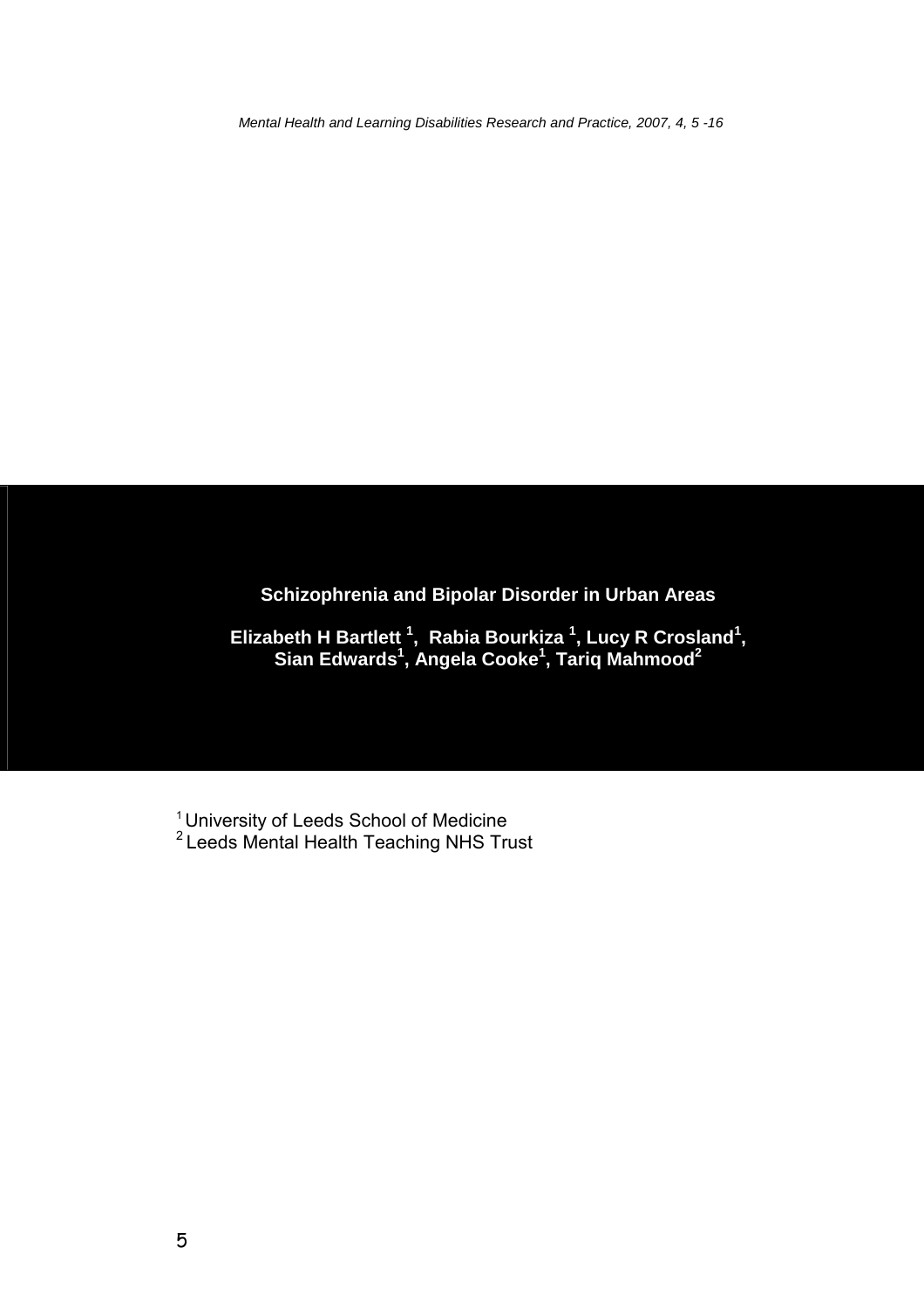## **Schizophrenia and Bipolar Disorder in Urban Areas**

Elizabeth H Bartlett, Rabia Bourkiza, Lucy R Crosland, Sian Edwards, Angela Cooke, Tariq Mahmood

### **Abstract**

#### **Background**

Earlier studies have shown that schizophrenic patients are more likely to be living in densely populated inner city areas, whereas bipolar patients are more widely distributed. These studies, however, were generally carried out in the pre-community psychiatry era.

### **Aim of this study**

To examine the geographical distribution of cases of schizophrenia and bipolar disorder in an urban area of West Yorkshire to see if the drive towards care in the community has led to wider dispersion of cases.

#### **Method**

Admissions of schizophrenic and bipolar patients to in-patient facilities of Leeds Mental Health Teaching NHS Trust over a 3-year period were mapped to the electoral wards in which they were living at the time of admission.

#### **Results**

949 cases of schizophrenia and 930 cases of bipolar disorder were hospitalized over this period. At the time of admission significantly more schizophrenic and bipolar patients were residing in inner city areas of Leeds.

#### **Conclusion**

Closure of large mental hospitals and the trend towards management of psychiatric patients in the community does not appear to have had an appreciable effect on the concentration of schizophrenic patients in densely populated inner city areas. Surprisingly, the bipolar population is also following the same trend.

#### **Competing Interests**

Nil

#### **Details of contributors**

This study was carried out by a group of  $4<sup>th</sup>$  year medical students, as the Selected Study Component of their Psychiatry, Primary care and Public Health module.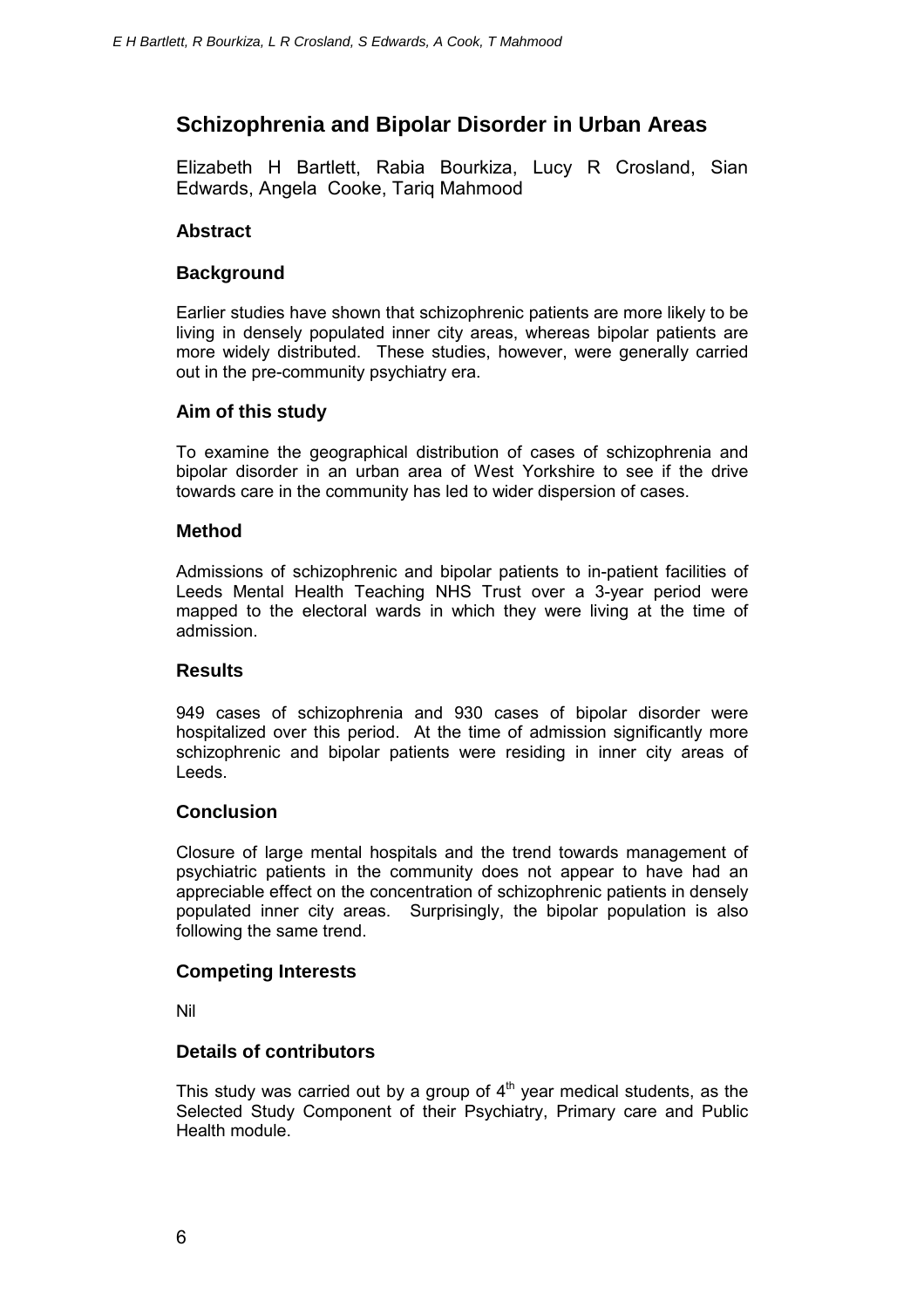Dr T Mahmood, as supervisor, planned the study and critically revised the draft.

**Key Words:** Schizophrenia, Bipolar, Epidemiology, Urban, Rural

#### **Introduction**

Better provision of mental health services for the seriously mentally ill, particularly those with schizophrenia (SZ), is one of the principal targets of the National Service Framework (Department of Health 1999). NICE Guidelines (2006) for bipolar disorder (BP) have been published with a similar goal. Both illnesses are known to have a life-time prevalence of approximately 1% (Weiser et al 2005, Belmaker 2004); however, accurate planning of services requires not only the prevalence rates, but also needs data regarding the geographical location of these cases.

Striking variations in geographical distribution, particularly of schizophrenic cases, were reported by earlier epidemiological studies. Faris and Dunham (1939) found that many SZ patients were located in inner cities and those areas with a high level of social deprivation. Several other research groups have reproduced these findings (Hare 1956, Hollingshead & Redlich 1954).

Unlike schizophrenia, cases of BP, however, are more evenly distributed as was found in Hare's (1956) Bristol study. A more recent study in Ontario, Canada has confirmed the earlier reports that cases of bipolar disorder are more evenly distributed (Parikh et al 1995).

The earlier studies, however, were carried out before the closure of large mental hospitals. Therefore, it will be interesting to re-examine the question, to see as to whether the introduction of community care has resulted in wider dispersal of these patients. Our study was carried out in Leeds, which is a medium-sized city with a population of approximately 700,000. At the time it was serviced by 5 Primary Care Trusts and a mental health trust. The mental health services are organised along functional lines with 3 in-patient facilities based on general hospital sites and 14 community mental health teams. A crisis service is operating and assertive outreach and early intervention services are being developed. Figure 1 shows the distribution of mental health facilities across Leeds.

## **Aims**

- To map the distribution of patients requiring admission for schizophrenia and bipolar affective disorder, according to electoral wards determined by patients' home postcodes.
- To identify whether the distribution of local mental health services matches the spread of serious mental illnesses.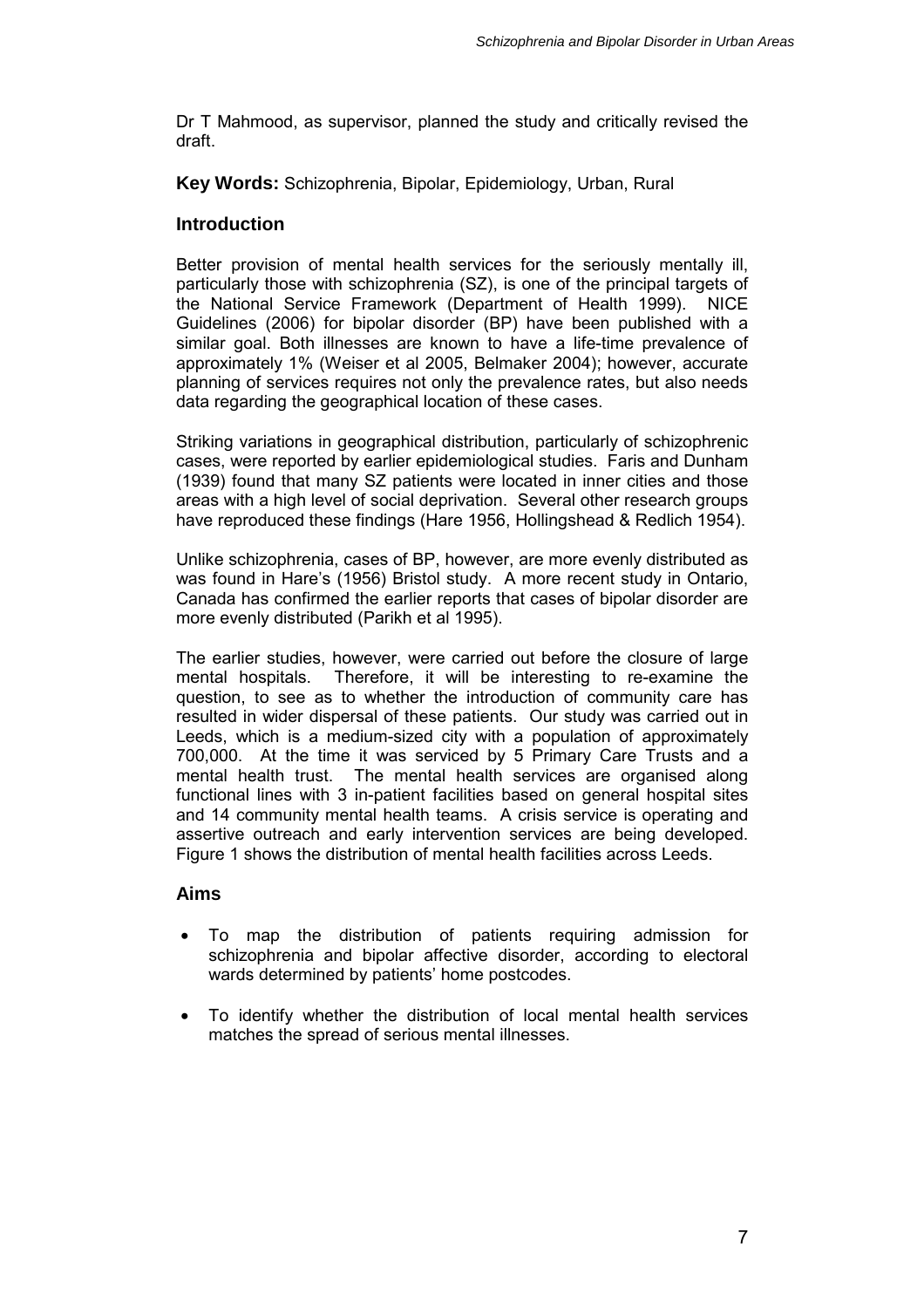

#### **Figure 1: Leeds Mental Health Teaching NHS Trust (unpublished report)**

#### **Methods**

Coded data was obtained from the information technology department of the Leeds Mental Health Trust (LMHT), for all psychiatric adult in-patients with the ICD-10 (W.H.O. 1992) diagnoses F20 / schizophrenia and F31 / bipolar affective disorder for the 3-year period (January 2002 to February 2005).

Date of birth, age, gender, home postcode and the corresponding electoral ward were recorded.

Cases whose home postcode did not correspond to a Leeds electoral ward were not included in the analysis.

Figures for total population, urbanisation (population density), proportion of single person households, education and unemployment levels for the 33 electoral wards in Leeds were obtained from the 2001 census data.

Socio-economic data obtained from the Leeds City Council was used to calculate the Index of Multiple Deprivations (IMD), produced by the Department of Transport, Local Government and the Regions (DTLR). This takes into account six domains, namely: income, employment, health, education, housing and geographical access to services to generate a composite score. A high IMD score indicates greater deprivation. We ranked the electoral wards according to their IMD scores with the highest ranking given to the ward scoring the highest on the deprivation index.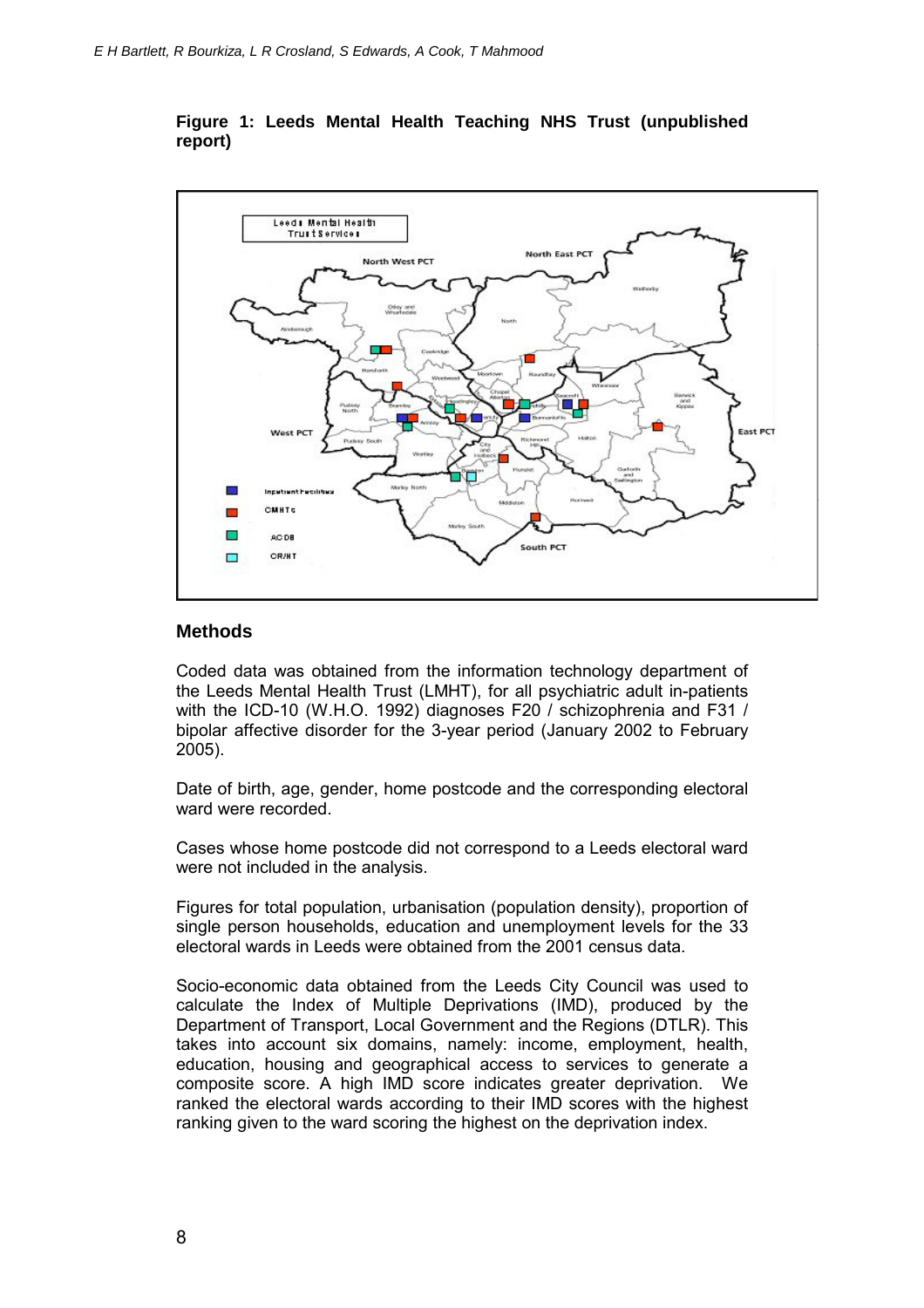### **Ethical considerations**

The special study projects approval panel of the University of Leeds, School of Medicine, approved the study design. Submission for ethical approval was not required as the study did not involve any contact with the patients or their case notes.

### **Analysis**

#### **Outcome variables**

The primary outcome measure was the case density of each of the two diagnostic groups. Population data was used to calculate case density, expressed as the number of in-patient cases per thousand people living in the ward.

## **Explanatory variables**

Demographic data was examined to assess whether an association with case density exists. The following variables in each ward were investigated:

- Urbanisation: determined by the population density of a ward, which was calculated as the number of people living in the ward divided by the area in miles<sup>2</sup>
- Deprivation: wards were ranked according to the IMD
- Single person households: expressed as the proportion of households in a ward reporting single occupancy
- Unemployment: measured by the proportion of working age inhabitants that were not in paid work
- Education: the proportion of inhabitants with no formal qualifications

Scatter diagrams were plotted to assess the correlation of case density with each of these variables. A best-fit line was derived and the Spearman's rho correlation coefficient, a non-parametric test that does not assume an underlying normal distribution of data, was calculated to formally assess the significance of association between outcome and explanatory variables.

#### **Results**

During the study period 949 (38% female, 62% male) patients were admitted to psychiatric hospitals in Leeds with an ICD-10 diagnosis of SZ, and 930 (59% female, 41% male) patients were admitted with BP. The case density for schizophrenia ranged from 0.3 to 3.72 cases/1000 population and 0.34 to 2.25 cases/1000 for BP (Table 1). The geographical spread of admissions for SZ and BP throughout Leeds is shown in Figures 2 and 3 respectively. Cases of SZ appear to be more centrally located. BP, although it is more widely distributed than schizophrenia, does also have some pockets of high density in central areas of Leeds.

Significant correlations were seen between case density and explanatory variables except education (Table 2), with the level of urbanisation and the proportion of single households having the greatest effect.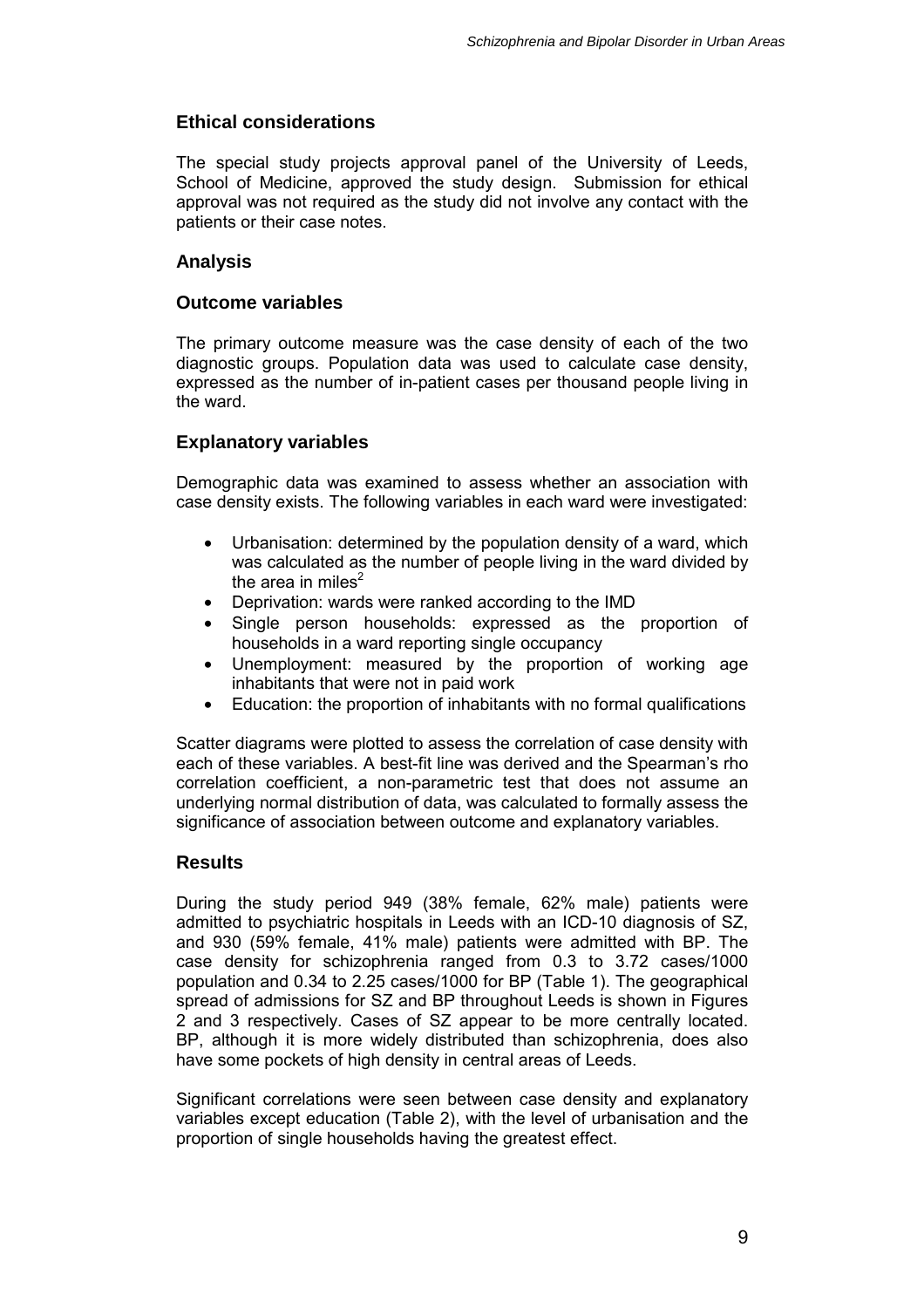# **Table 1 Case density and social variables**

| <b>Ward</b>                   | Population | 29<br>Cases/1000 | BP<br>Cases/1000 | Urbanisation<br>(population<br>density) | Deprivation Rank | Single person<br>households | Qualifications<br>% With No | Unemployed<br>ೢೕ |
|-------------------------------|------------|------------------|------------------|-----------------------------------------|------------------|-----------------------------|-----------------------------|------------------|
| Aireborough                   | 25,617     | 0.66             | 1.05             | 3,155                                   | 30               | 27.3                        | 25.6                        | 2.2              |
| Armley                        | 22,034     | 2.09             | 1.95             | 10,549                                  | $\overline{12}$  | 33.8                        | 38.0                        | 3.8              |
| &<br><b>Barwick</b><br>Kippax | 23,504     | 0.38             | 0.60             | 746                                     | 18               | 23.7                        | 31.2                        | 2.4              |
| <b>Beeston</b>                | 16,454     | 2.25             | 1.70             | 9,723                                   | $\boldsymbol{9}$ | 34.1                        | 41.7                        | 4.7              |
| <b>Bramley</b>                | 22,298     | 1.03             | 1.70             | 8,866                                   | 11               | 30.4                        | 37.2                        | 3.9              |
| <b>Burmantofts</b>            | 18,507     | 1.57             | 1.51             | 9,940                                   | 4                | 36.5                        | 48.3                        | 6.1              |
| <b>Chapel Allerton</b>        | 18,206     | 3.24             | 2.03             | 10,306                                  | 8                | 38.1                        | 31.4                        | 5.0              |
| City & Holbeck                | 20,676     | 3.72             | 2.13             | 5,421                                   | $\overline{1}$   | 48.2                        | 42.7                        | 6.7              |
| Cookridge                     | 21,405     | 1.45             | 0.75             | 4,978                                   | 25               | 29.8                        | 22.3                        | 2.2              |
| Garforth &<br>Swillington     | 23,892     | 0.33             | 1.30             | 2,132                                   | 24               | 23.0                        | 30.9                        | 1.9              |
| Halton                        | 22,742     | 0.35             | 1.23             | 3,077                                   | 29               | 26.1                        | 28.8                        | 2.0              |
| Harehills                     | 21,052     | 2.66             | 1.90             | 20,785                                  | $\overline{3}$   | 32.4                        | 44.7                        | 6.3              |
| Headingley                    | 25,945     | 1.23             | 1.23             | 24,442                                  | 21               | 40.4                        | 8.3                         | 2.2              |
| Horsforth                     | 21,562     | 0.46             | 1.07             | 4,828                                   | 33               | 26.9                        | 21.0                        | 1.9              |
| Hunslet                       | 16,155     | 2.23             | 1.49             | 5,563                                   | 6                | 34.0                        | 51.3                        | 5.6              |
| Kirkstall                     | 19,964     | 1.85             | 1.60             | 10,795                                  | 15               | 34.9                        | 26.5                        | 3.7              |
| Middleton                     | 21,002     | 0.76             | 0.57             | 3,945                                   | 10               | 26.3                        | 42.4                        | 4.4              |
| Moortown                      | 21,473     | 1.07             | 1.72             | 10,282                                  | 20               | 31.8                        | 23.2                        | 2.8              |
| Morley North                  | 24,812     | 0.73             | 0.48             | 3,859                                   | 23               | 26.4                        | 31.8                        | 2.0              |
| <b>Morley South</b>           | 29,239     | 1.09             | 0.89             | 3,683                                   | 17               | 27.9                        | 33.5                        | 2.5              |
| North                         | 22,171     | 1.67             | 1.31             | 1,347                                   | 28               | 29.9                        | 21.3                        | 2.4              |
| Otley &<br>Wharfedale         | 24,496     | 0.61             | 1.14             | 1,471                                   | 31               | 28                          | 23.4                        | $\overline{2}$   |
| <b>Pudsey North</b>           | 22,835     | 0.35             | 1.23             | 4,367                                   | 27               | 27.2                        | 26.2                        | 2.1              |
| <b>Pudsey South</b>           | 22,178     | 1.04             | 0.68             | 6,128                                   | 16               | 28.5                        | 33                          | 2.7              |
| <b>Richmond Hill</b>          | 17,704     | 1.36             | 1.41             | 4,861                                   | 5                | 33.6                        | 51.7                        | 6                |
| Rothwell                      | 21,010     | 0.52             | 0.71             | 2,618                                   | 19               | 25.1                        | 33.1                        | 2.7              |
| Roundhay                      | 21,823     | 1.42             | 1.37             | 4,869                                   | 26               | 27.9                        | 18.6                        | 2.4              |
| Seacroft                      | 17,725     | 2.88             | 1.41             | 10,702                                  | 2                | 32.6                        | 50.8                        | 6.3              |
| University                    | 21,364     | 3.28             | 2.25             | 11,401                                  | $\overline{7}$   | 55.8                        | 23.7                        | 5                |
| Weetwood                      | 20,721     | 1.30             | 1.64             | 7,581                                   | 22               | 41.6                        | 18.2                        | 2.3              |
| Wetherby                      | 26,473     | 0.30             | 0.34             | 891                                     | 32               | 24.7                        | 22.1                        | 1.7              |
| Whinmoor                      | 17,249     | 0.93             | 1.22             | 3,541                                   | 14               | 28.3                        | 38                          | 3.4              |
| Wortley                       | 23,114     | 1.04             | 0.78             | 4,885                                   | 13               | 29.6                        | 38.9                        | 3.8              |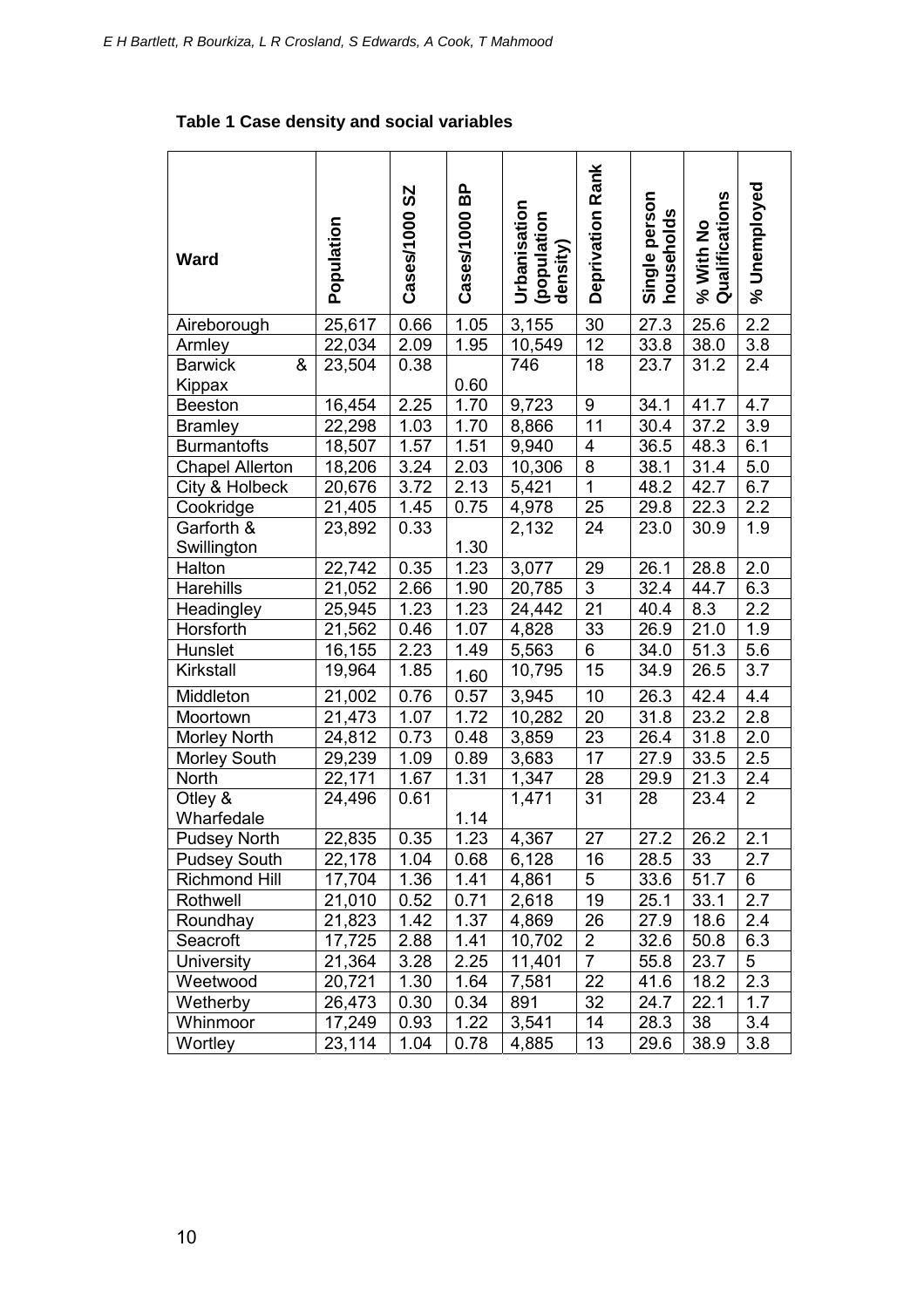|                             | Schizophrenia     |         | <b>Bipolar affective disorder</b> |         |  |  |
|-----------------------------|-------------------|---------|-----------------------------------|---------|--|--|
|                             | Spearman's<br>rho | p-value | Spearman's<br>rho                 | p-value |  |  |
| Urbanisation                | 0.736             | < 0.001 | 0.687                             | < 0.001 |  |  |
| Deprivation                 | 0.713             | < 0.001 | 0.544                             | 0.001   |  |  |
| Single Person<br>Households | 0.861             | < 0.001 | 0.781                             | < 0.001 |  |  |
| Education                   | 0.330             | 0.061   | 0.181                             | 0.314   |  |  |
| Unemployment                | 0.776             | < 0.001 | 0.603                             | < 0.001 |  |  |

#### **Table 2: Case density and socio-economic variables**

### **Discussion**

With the closure of large mental hospitals and the introduction of community care, it was hoped that more patients would be managed closer to home. However, the hope does not seem to have been fulfilled, as we found higher density of schizophrenia and bipolar disorder in inner city areas of Leeds. Goldberg and Morrison (1965) in their seminal work on schizophrenia and social class had found that a great majority of these patients had drifted into inner cities and were not born there. This observation seems to hold true for Leeds, as the majority of supported housing establishments are located in densely populated inner city areas. Easy availability of large run-down houses in inner city areas such as Beeston, Burley, Holbeck and Hyde Park, which were easier to convert into hostels and nursing homes, was possibly the reason for choosing these areas for relocating the long-time residents of mental hospitals.

Peen et al's (2003) suggestion that a higher number of admissions from inner city areas are due to greater concentration of chronic patients in these areas, seems to be applicable to Leeds; however, it is not the full explanation. Like most inner cities, these areas of Leeds have a preponderance of unqualified and unemployed people living as singleperson households in low-cost housing (Pederson et al 2004, Spauwen et al 2004, Marcelis et al 1999). The social deprivation, as shown by high IMD scores, possibly creates a more demanding everyday environment, resulting in mental stress and perhaps acting as a contributory factor in the development and progression of mental illnesses (Paykel et al, Peen et al 2003, Peen et al 2004). We found significant correlations between case density and urbanisation, single-person households and unemployment. However, in contrast to previous work (Sundquist et al 2004) our study did not show a statistically significant correlation between education and case density. Nonetheless, it is worth noting that 3 out of 4 areas with the highest density of SZ and BP cases have high rates of people with no academic qualification.

In contrast to the negative findings of previous studies of rural / urban divide in bipolar disorder (Hare 1954, Robins et al 1984, Parikh et al 1995), we found pockets of high density in central areas of Leeds. This may be explained by the higher incidence of bipolar disorder in black and other ethnic minorities reported by Lloyd et al (2005) in south-east London, Nottingham and Bristol. The areas of Leeds where we found a higher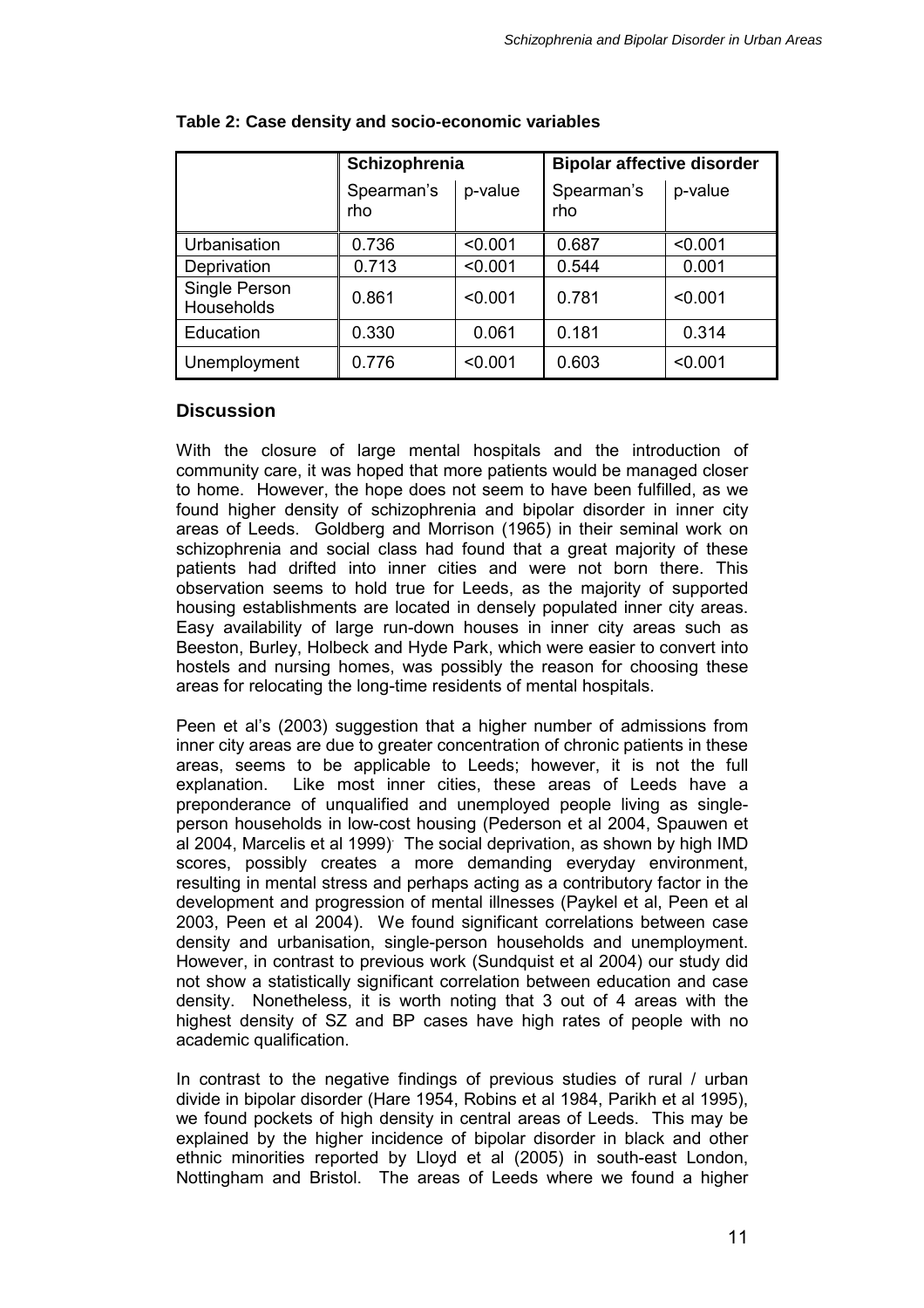prevalence of bipolar disorder have higher representation of ethnic minorities e.g. Harehills, a small ward with an area of one square mile, has 40% of its population consisting of ethnic minorities compared to 8% for Leeds in general (National Census 2001).

It is reassuring to note that the provision of mental health services in Leeds (Figure 1) roughly matches the geographical distribution of SZ and BP, the two most serious psychiatric disorders, and is in line with NSF recommendations. However, if the findings of our study are accurate and there is a higher concentration in inner city areas of not only patients with schizophrenia but also of those with bipolar disorder, then an even greater input is needed by these areas.

A study relying solely on inpatient admissions was obviously going to exclude cases that did not need admission during the study period. Homeless people were another group who were not included because they were without a home postcode and thus were not mapped to any of the electoral wards. A larger community based survey is, therefore, required to overcome these limitations and get a complete picture of the distribution of the seriously mentally ill in large urban centres.

## **Conclusion**

In view of the higher number of admissions of severely mentally ill patients from inner city areas, it is fair to say that the closure of large mental hospitals and the introduction of care in the community have not had a major impact on the geographical distribution of cases of schizophrenia, and in the case of bipolar disorder the move is in the unexpected direction of inner cities.

## **Acknowledgements**

We are deeply indebted to Mr Geoffrey Porter of the IT Department, Leeds Mental Health Teaching NHS Trust, for making this data available at a short notice.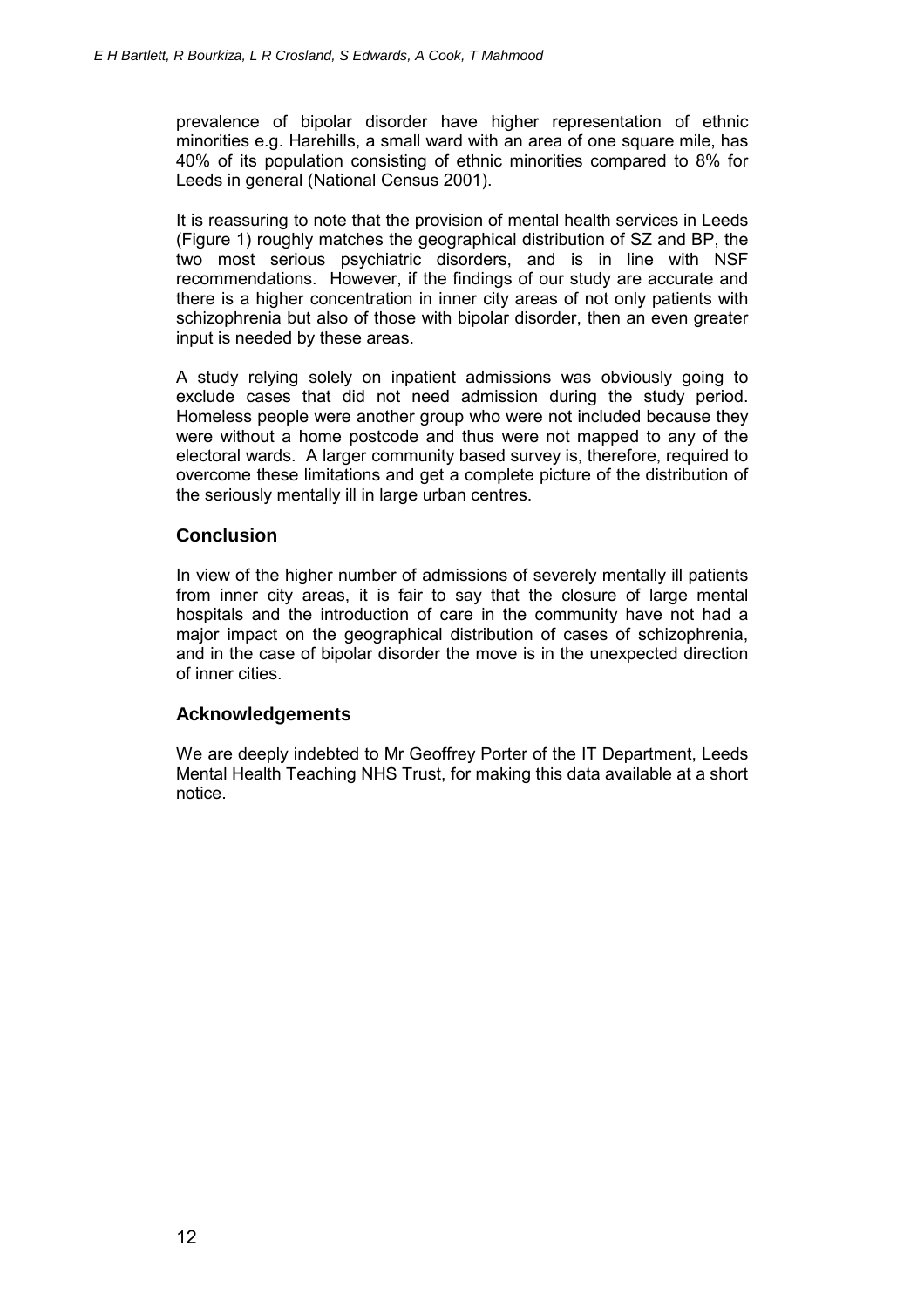



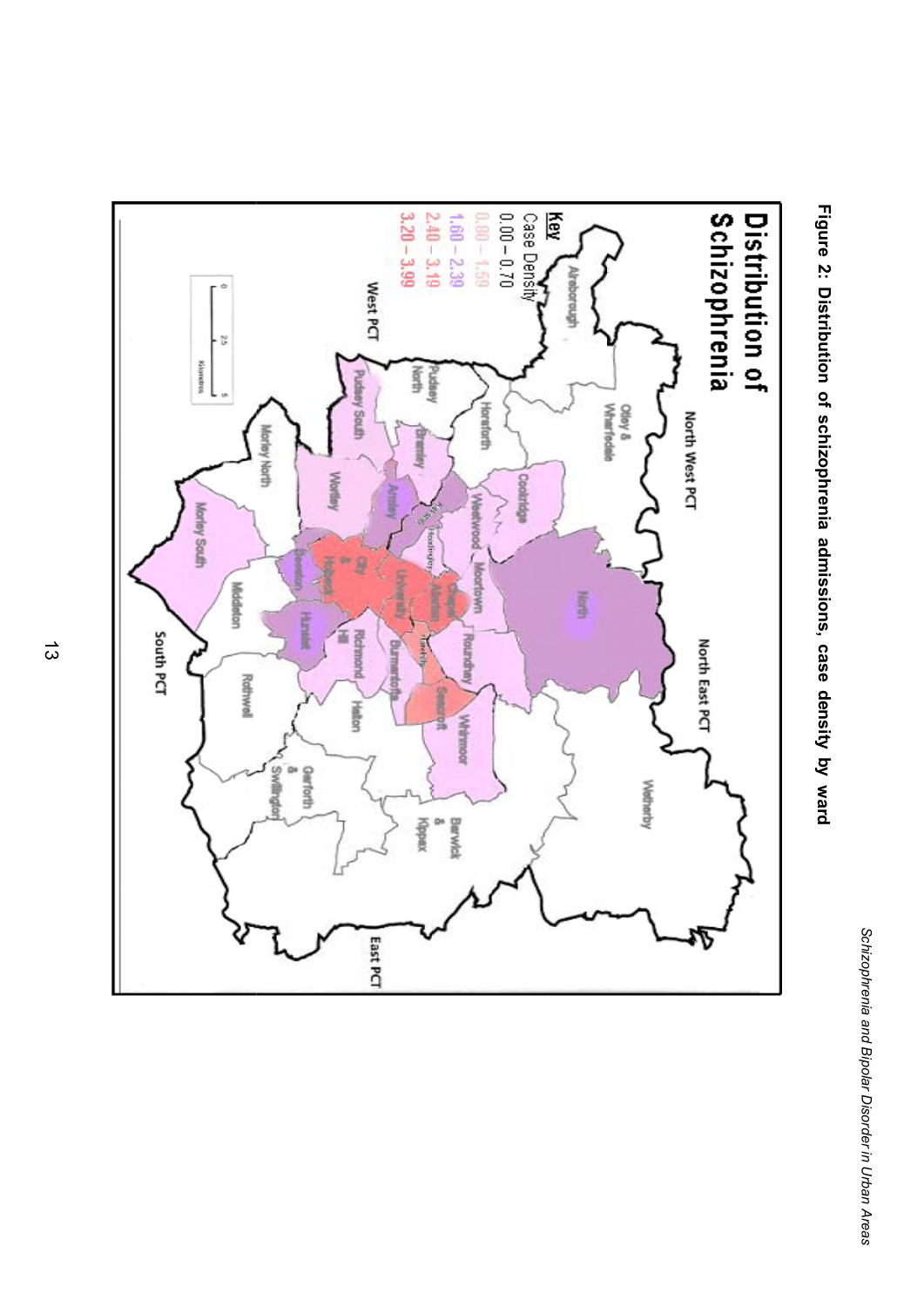Figure 3: Distribution of bipolar disorder admissions, case density by ward **Figure 3: Distribution of bipolar disorder admissions, case density by ward** 

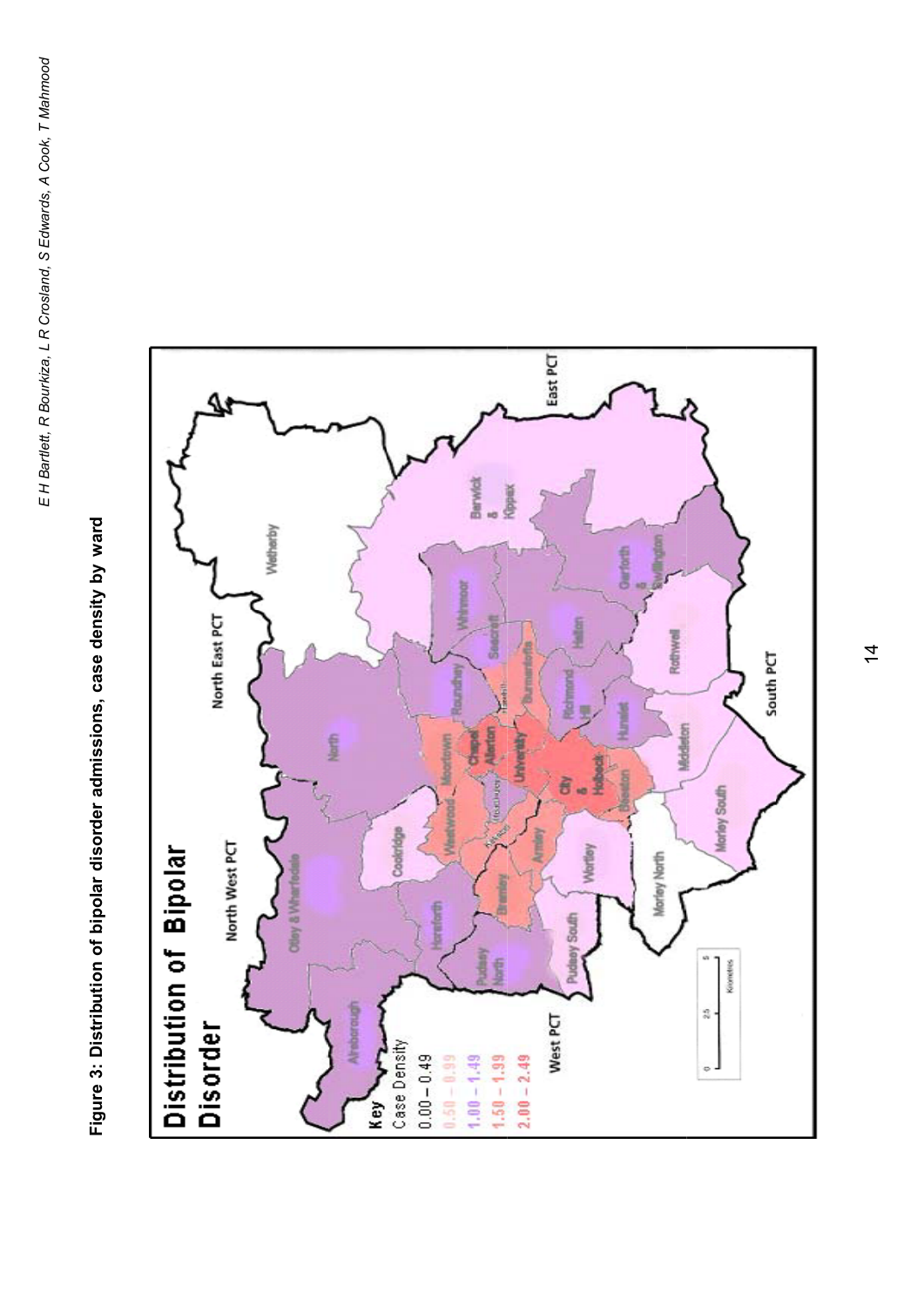#### **References**

Belmaker, R.H. 2004. Bipolar Disorder. The New England Journal of Medicine; 351:476-86

Department of Health. 1999. National Service Framework for Mental Health. Available at: www.publications.doh.gov.uk/nsf/mentalhealth. Accessed March 2005.

Faris, R. & Dunham, H. 1939. Mental Disorders in Urban Areas: An Ecological Study of Schizophrenia and Other Psychoses. University of Chicago Press.

Goldberg, E. & Morrison, S. 1963. Schizophrenia and Social Class. British Journal of Psychiatry; 109:785-802

Hare, E. 1956. Mental Illness and Social Conditions in Bristol. Journal of Mental Science; 102:349-57

Hollingshead, A. & Redlich, F. 1954. Schizophrenia and social structure. American Journal of Psychiatry; 110:695-701

Leeds Mental Health Teaching NHS Trust. 2004. The Impact of Adult Mental Health Services Redesign on Sector Community Mental Health Teams. Leeds, unpublished report.

Lloyd, T., Kennedy, N., Frearon, P., Kirkbride, J., Mallett, R., Leff, J., Holloway, J., Harrison, G., Dazzan, P., Morgan, K., Murray, R.M. & Jones, P.B. 2005. Incidence of bipolar affective disorder in three UK cities. Results from the AESOP study team. British Journal of Psychiatry; 186:126-131

Marcelis, M., Takei, N. & Van Os, J. 1999. Urbanization and risk for schizophrenia: does the effect operate before or around the time of illness onset? Psychological Medicine; 29:1197-1203

National Institute for Health and Clinical Excellence 2006. NICE clinical guideline 38 Bipolar disorder

Office of National Statistics. Census 2001. Office of National Statistics. Available at: http://neighbourhood.statistics.gov.uk/area\_select\_fs.asp?nsid=false&CE= True&SE=True&P=A Accessed March 2005

Parikh, S., Wasylenk, I. D., Goering, P. & Wong, J 1996. Mood Disorders: Urban/Rural Differences in Prevalence, Health Care Utilisation and Disability in Ontario. Journal of Affective Disorders 38:57-65

Paykel, E., Abbott, R, Jenkins, R, Brugha, T. & Meltzer, H. 2003. Urbanrural mental health differences in Great Britain: findings from the National Morbidity Survey. International Review of Psychiatry 15:97-107

Pederson, C., Raaschou-Nielsen, O., Herte, l. O., & Mortensen, P. 2004. Air pollution from traffic and schizophrenia risk. *Schizophrenia Research*  66:83-85